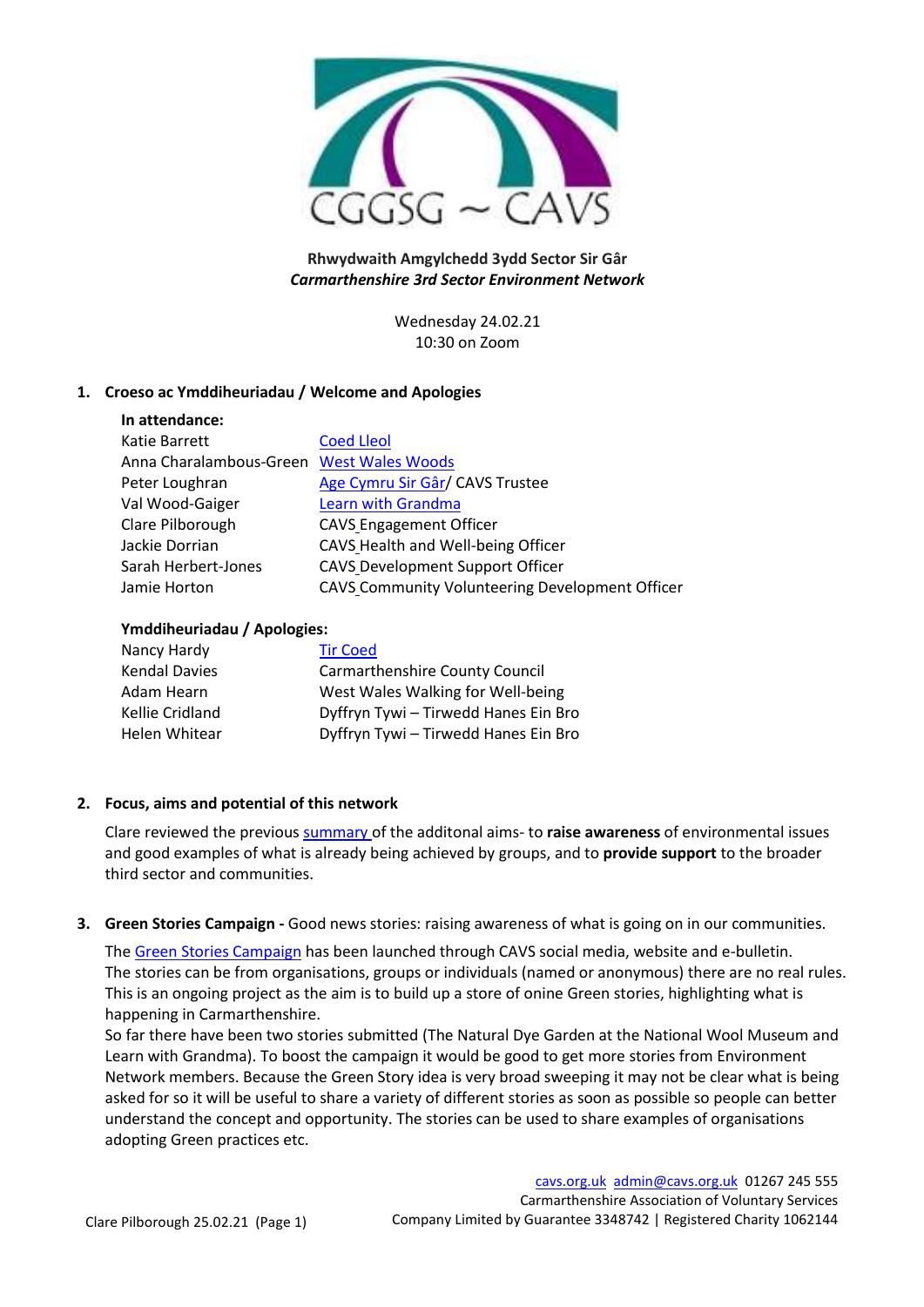## **4. The PSB Healthy Environment Delivery Group**

**Climate resilience pilot research:** The Newcastle Emlyn Climate Resilience Plan and the Final Report on the project will be presented to the group on Friday 5<sup>th</sup> March.

The project aimed to understand in Newcastle Emlyn:

- potential risks to the community from climate change impacts
- how members of these communities, agencies, authorities, local groups and local businesses can work together with the public sector and others to make these towns resilient to future change
- how this informs wider climate adaptation work across the region

# **5. Presentation:** Katie Barrett, [Coed Lleol](https://www.smallwoods.org.uk/en/coedlleol)

- Katie gave an inspiring overview o[f the work that Coed Lleol is doing.](http://www.cavs.org.uk/wp-content/uploads/2021/02/Coed-Lleol.pdf)
- [Coed Lleol YouTube channel](https://www.youtube.com/c/CoedLleolSmallWoodsWales/videos)

### **6. Information exchange**

# **Clare Pilborough**

• Fairtrade Fortnight now (22 February to 7 March 2021) [Climate Justice for a Fairer World](https://www.eventbrite.co.uk/e/climate-justice-for-a-fairer-world-cyfiawnder-yr-hinsawdd-am-fyd-tecach-tickets-140255069689) (Fairtrade Fortnight panel discussion exploring how to tackle climate change & inequality together) Thursday 4 March 2021 7 - 8:30pm

### **Kate Barrett**

• Free online talk next week - The Healing Hand of Nature - [A Journey From My Garden Into The](https://t.co/zyPjXbBwPT?amp=1)  [Landscape](https://t.co/zyPjXbBwPT?amp=1) Tuesday 2<sup>nd</sup> March 2pm

### **Jamie Horton** CAVS Community Volunteering Development Officer

• **Carmarthenshire Food Network** is for anyone within the county who is supporting to feed its residents.

The inaugural meeting took place on February  $10<sup>th</sup>$  2021 with over 60 participants contributing. The key principals of the network are to connect with like minded individuals to alleviate food poverty across the county; Share resources, skills, experience, knowledge and volunteers, and support one another to support our citizens.

• As part the above Network on **Thursday 4th March 6pm** there is **Carmarthenshire Growers Meeting** for anyone involved in growing food. <https://www.eventbrite.co.uk/e/carmarthenshire-growers-cluster-meeting-tickets-142520591927>

### **Sarah Herbert-Jones** CAVS Development Support Officer

Possible funders for environmental projects:

• [Postcode Community Trust \(People's Postcode Lottery\)](https://www.postcodecommunitytrust.org.uk/apply-for-a-grant/)

Grants £500-£2k (or up to £20k if registered charity). Monthly rounds Feb-Oct'21.

Funding themes:

o Improving biodiversity and green spaces;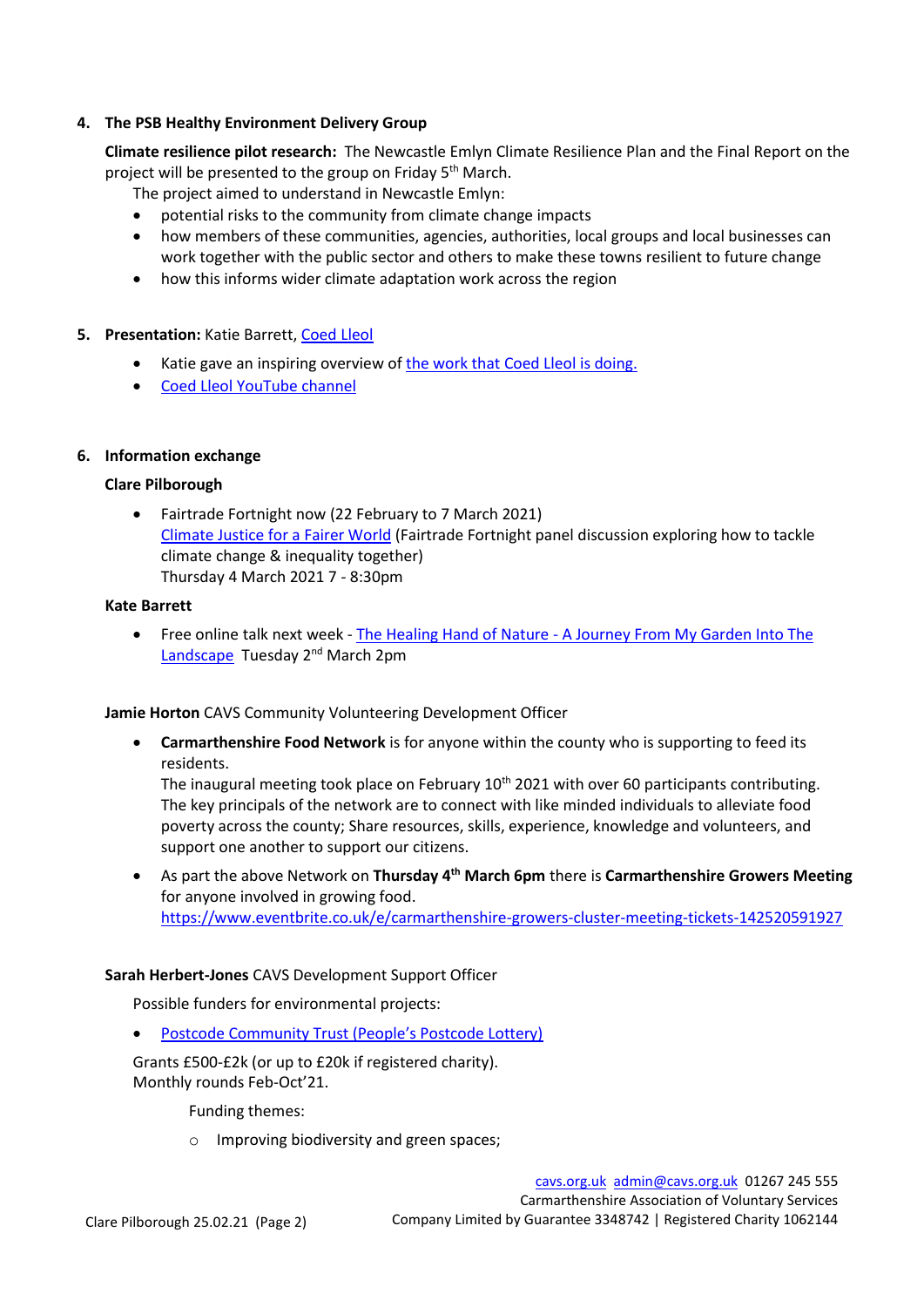- $\circ$  Responding to the climate emergency & promoting sustainability;
- o Increasing community access to outdoor space.
- Local Places for Nature fund (National Lottery Heritage Fund & Welsh Government)

Grants costing over £10k. For a nature project in areas of urban deprivation. [Info session Mon 1st March 2pm.](https://www.ticketsource.co.uk/whats-on/online/online/local-places-for-nature-new-criteria/2021-03-01/14:00/t-xlgayy) Twitte[r @HeritageFundCYM](https://twitter.com/HeritageFundCYM)

Other funders active in Wales, especially during COVID-19:

- o Moondance Foundation COVID-19 Relief Fund
- o The Waterloo Foundation (TWF) Wales Fund
- o Voluntary Service Recovery Fund (VSRF) WCVA
- o Community Foundation in Wales
- o National Lottery Awards for All Wales
- o National Lottery People and Places

And more info at [www.funding.cymru](http://www.funding.cymru/)

### **Information shared in Chat window**

#### **Jamie Horton**

Trees For Carmarthenshir[e https://www.facebook.com/Trees-For-Carmarthenshire-](https://www.facebook.com/Trees-For-Carmarthenshire-102150508414214)[102150508414214](https://www.facebook.com/Trees-For-Carmarthenshire-102150508414214)

#### **Katie Barrett**

- Always happy to help with promoting tree planting activities- please pass them along. Although we do have to be 'fussy' with only promoting good practice - we don't want trees planted in the wrong palces!
- I'm not sure if you've heard of INCC but they are the fab pair Rob and Lizzie, based in Garnant. They've just relaunched Natur Cymru too. I've told them to get in touch re. this group and Green Stories if they haven't already[! https://www.natureconservation.wales/](https://www.natureconservation.wales/)
- Also if anyone needs advice with future care and management plans for woodlands, Small Woods is always happy to advise.
- <https://llaisygoedwig.org.uk/>

### **Information shared from non-attendees:**

### **Nancy Hardy** [Tir Coed](http://tircoed.org.uk/)

As you may know, due to the current restrictions, [Tir Coed](http://tircoed.org.uk/what-we-do) has suspended delivery of our usual woodland activities. We are hoping to get back to the woods with small groups after Easter but, in the meantime, our Activity Leaders have been working hard to produce some engaging [online sessions](http://tircoed.org.uk/events?m=3#calendar) on various topics. Although these are no substitute for a day in the woods, we hope that they will interest our current participants and excite new ones.

We hope to capture the Tir Coed spirit through sessions that will help connect people with nature and are informative and useful, delivered in a laid back and approachable way by our brilliant Activity Leaders. They have each chosen topics that they are passionate about and it really shows in their inspirational presentation.